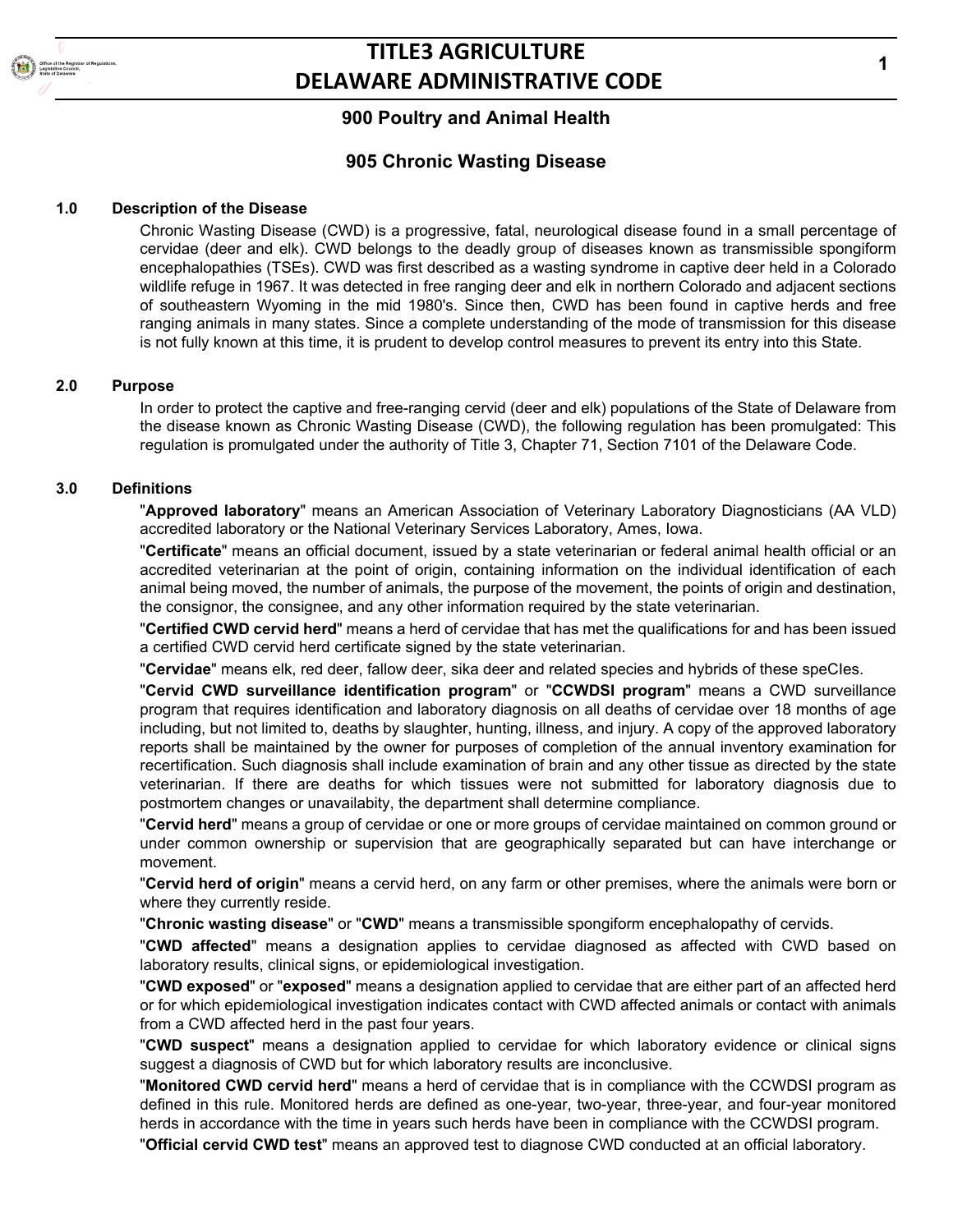# **TITLE 3 AGRICULTURE DELAWARE ADMINISTRATIVE CODE**

"**Official cervid identification**" means a USDA-approved identification ear tag that conforms to the alphanumeric national uniform ear tagging system as defined in 9 CFR Part 71.1, Chapter 1, revised as of January 1,2000.

"**Permit**"means an official document that is issued by the state veterinarian or USDA area veterinarian-incharge or an accredited veterinarian for movement of affected, suspect, or exposed animals.

"**Quarantine**" means an imposed restriction prohibiting movement of cervids to any location without specific written permits.

"**State**" means any state of the United States, the District of Columbia, Puerto Rico, the U.S. Virgin Islands, or Guam.

"**Traceback**" means the process of identifying the herd or origin of CCWDSI positive animals, including herds that were sold for slaughter.

### **4.0 Regulatory Provisions:**

- 4.1 All persons becoming cervid owners must first register with the Delaware Department of Agriculture on forms provided by the Department. This shall apply to meat producing operations, hunting operations, broodstock producers, novelty pet owners, etc. The registration form must be completed prior to the animals arriving in the State. There will be a section of the registration form which requests the signature of the cervid owner agreeing to abide by all provisions contained herein.
- 4.2 All cervid animals entering the State for any reason shall be accompanied by an in-date and fully executed certificate of veterinary inspection. All cervid animals entering the State must be identified by means of an official cervid identification.
- 4.3 Herds already in existence at the time of passage of this regulation may be excused from some of the provisions contained herein.
- 4.4 Each and every cervid herd within the state must submit to the State Veterinarian comprehensive plans for adequate testing of all animals over 18 months of age, which die for any reason.
- 4.5 Every herd owner will be responsible for keeping complete and accurate records of all animals that enter or exit the herd. The record system will be clear and concise and must be kept on hand for a period of five years.
- 4.6 It will be the responsibility of each herd owner or caretaker to immediately report any sickness or any death of any animal to the State Veterinarian. Each animal over eighteen months of age, which died, must be examined and a cause of death determined by an accredited veterinarian or an approved laboratory.
- 4.7 A panel of three members: (1) The State Veterinarian or his designee, (2) The Director of Game and Fish Division or his designee and (3) A member of the USDA, APHIS TSE Section will meet at least once a year to determine the following:
	- 4.7.1 Review the status of each herd in the state and determine the sampling plan for that herd. This will also include those herds raising animals strictly for meat purposes.
	- 4.7.2 Determine the sampling schedule and distribution of sample collection from the state's wild cervid population.
	- 4.7.3 Determine the laboratory to which the samples are sent and who will pay the co\_ if any, for testing. There will be a frequency of testing determined for those herds which use their animals for meat purposes only. If the animals are slaughtered out-of-state, it will be the responsibility of the owner to transport the required number body parts needed for testing to the Delaware Department of Agriculture.
	- 4.7.4 What criteria must be met before a person is considered qualified to collect specimens for official CWD testing.
	- 4.7.5 Determine the procedures, which must be followed in order to successfully store and ship the specimens to an approved laboratory in order to receive the most reliable results.
	- 4.7.6 In the event that a positive or suspicious result is received, this group will convene to determine the most practical and expeditious steps to follow to destroy the herd, or remove animals of high risk and layout a plan for eventual establishment of a "free" herd.
	- 4.7.7 If a "positive" or "suspicious" herd is discovered, that herd will be quarantined and remain under quarantine until this group determines that all possibility of transmission has passed. USDA accepted protocols would be followed in determining this fact. In the event that a visually suspicious animal is identified, the entire herd will be quarantined until specimens from that animal have been collected, sent to an approved laboratory and "positive" or "negative" results have been received.

**2**